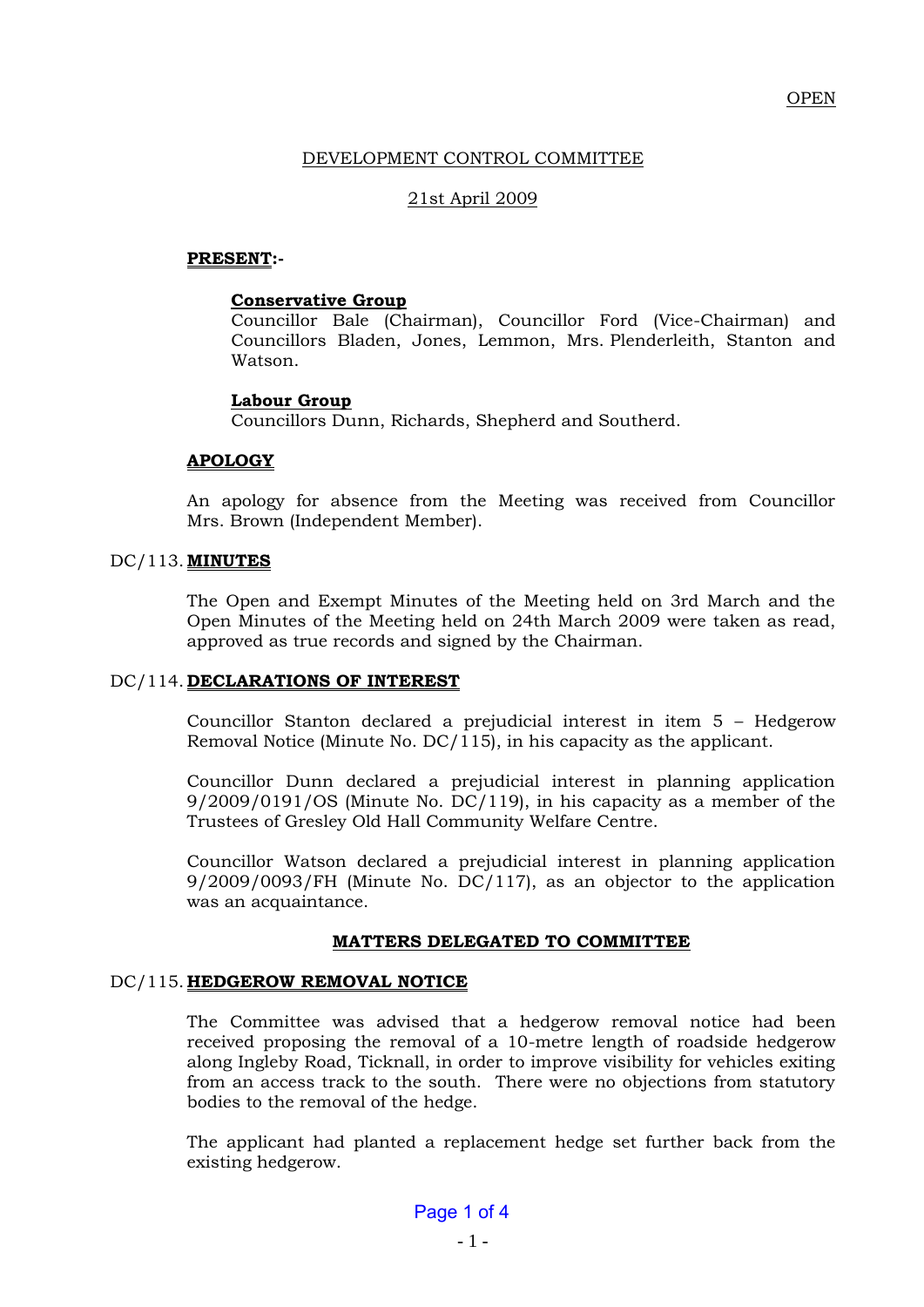# *RESOLVED*:-

# *That the outcome of the Hedgerow Removal Notice be noted.*

(Councillor Stanton declared a prejudicial interest in this item, in his capacity as the applicant, and withdrew from the Meeting during the consideration and determination thereof).

# DC/116. **REPORT OF THE HEAD OF PLANNING SERVICES**

The Head of Planning Services submitted reports for consideration and determination by the Committee and presented oral reports to the Meeting to update them as necessary. Consideration was then given thereto and decisions were reached as indicated.

## DC/117. **THE ERECTION OF A DETACHED GARAGE AT NO. 11 PINFOLD LANE, REPTON (9/2009/0093/FH)**

Members of the Committee had visited the site prior to the Meeting. Miss. A. Lambert (objector) attended the Meeting and addressed Members on this application.

# *RESOLVED:-*

# *That planning permission be granted, subject to the conditions set out in the report of the Head of Planning Services.*

(Councillor Ford wished it to be recorded that he was not in favour of the decision).

(Councillor Watson declared a prejudicial interest in this application, as an objector was an acquaintance and withdrew from the Meeting during the consideration and determination thereof).

# DC/118.**THE ERECTION OF A STORAGE BUILDING, CONSTRUCTION OF ACCESS ROAD AND USE OF LAND FOR OUTSIDE STORAGE ON LAND AT WOODYARD LANE, UTTOXETER ROAD, FOSTON (9/2008/0707/SGF)**

Members of the Committee had visited the site prior to the Meeting. Mrs. S. Bennett (objector) and Mr. J. Church (agent) attended the Meeting and addressed Members on this application.

# *RESOLVED:-*

*That, contrary to the recommendation, the application be deferred, without prejudice, to allow the applicant to enter into negotiations with the adjacent landowner regarding access arrangements.*

# DC/119.**OUTLINE APPLICATION (ALL MATTERS EXCEPT MEANS OF ACCESS, LANDSCAPING AND LAYOUT TO BE RESERVED) FOR THE RESIDENTIAL DEVELOPMENT OF LAND OFF GRESLEY WOOD ROAD, CHURCH GRESLEY (9/2009/0191/OS)**

Members of the Committee had visited the site prior to the Meeting.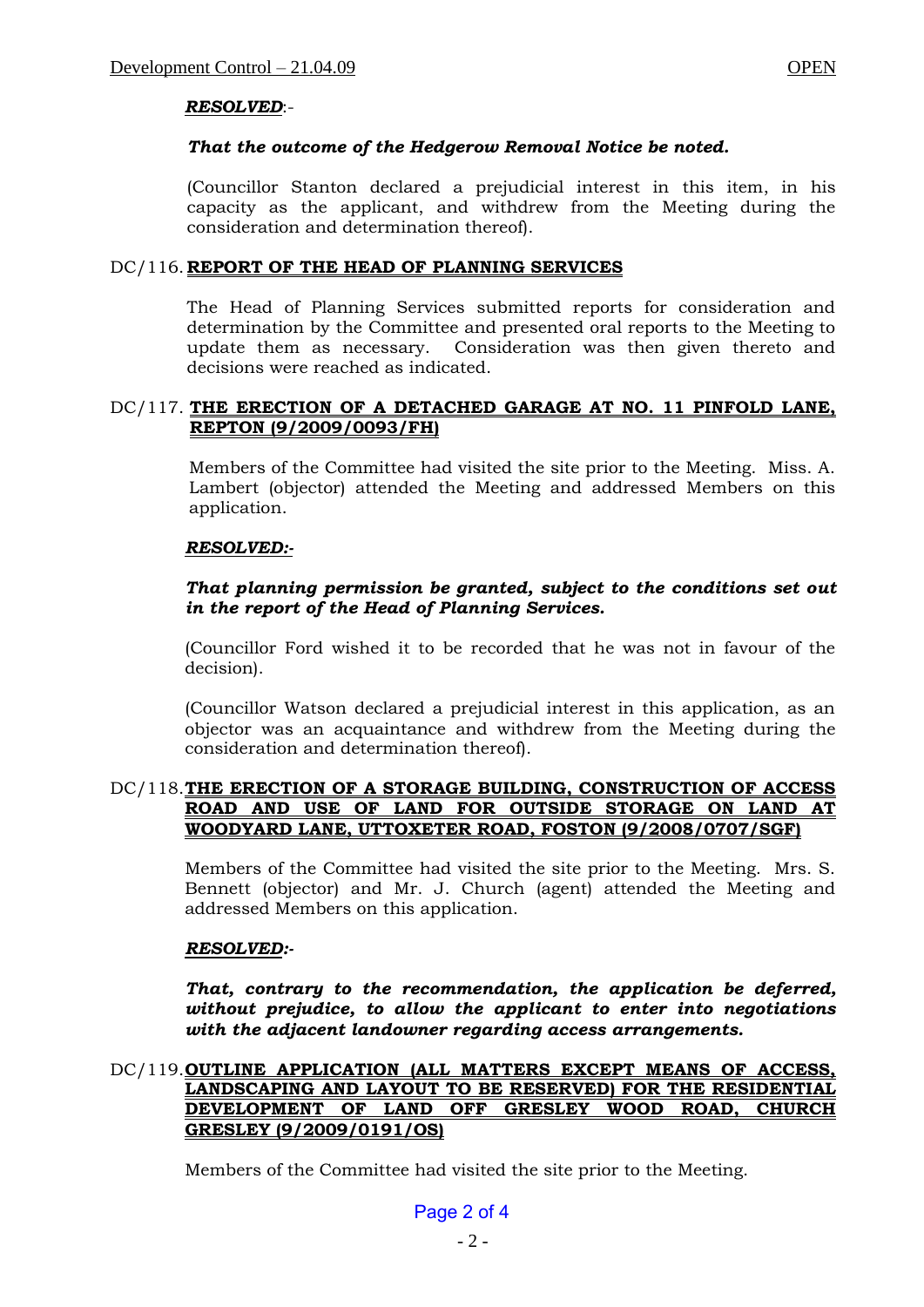### *RESOLVED:-*

*(1) That, subject to (2) and (3) below, planning permission be granted, subject to the receipt of a signed Unilateral Undertaking for the provision of the following:-*

*£56,380 for education provision £15,428 for healthcare provision £372 per person for open space £342 per person (the combined sum normally required for outdoor facilities and built facilities) together with the difference between the value of the site with 40% affordable housing and without to be made available to spend in accordance with a schedule of works related to the Listed Building Gresley Old Hall which shall first be agreed with the Head of Planning Services and which shall include the removal of the existing lighting tower.* 

*(2) That the conditions set out in the report of the Head of Planning Services be approved for the imposition on any planning permission, together with an additional condition to secure no obstruction to the visibility splays and to an informative advising of the need to avoid exacerbating drainage problems on Hearthcote Road, Swadlincote.*

## *(3) That the Committee gives further consideration at a future Meeting to the subsequent reserved matters application.*

(Councillor Dunn declared a prejudicial interest in this application, in his capacity as a member of the Trustees of Gresley Old Hall Community Welfare Centre and withdrew from the Meeting during the consideration and determination thereof).

# DC/120.**THE ERECTION OF AN EXTENSION AND FRONT WALL AT THE GRANGE, TWYFORD ROAD, BARROW-ON-TRENT (9/2009/0212/FH)**

### *RESOLVED:-*

*That planning permission be granted, subject to the conditions set out in the report of the Head of Planning Services.*

# DC/121.**THE ERECTION OF A SINGLE-STOREY REAR EXTENSION AND A BRICK WALL ATTACHED TO THE FRONT ELEVATION OF THE GRADE II LISTED THE GRANGE, TWYFORD ROAD, BARROW-ON-TRENT (9/2009/0213/L)**

### *RESOLVED:-*

*That listed building consent be granted, subject to the conditions set out in the report of the Head of Planning Services.*

### DC/122. **PLANNING APPEAL**

The content of the following report was noted:-

### Appeal Dismissed

Enforcement Notice – Land at Blue Post Caravan Site, Highbridge Lane, Egginton (E/2006/00319) Page 3 of 4